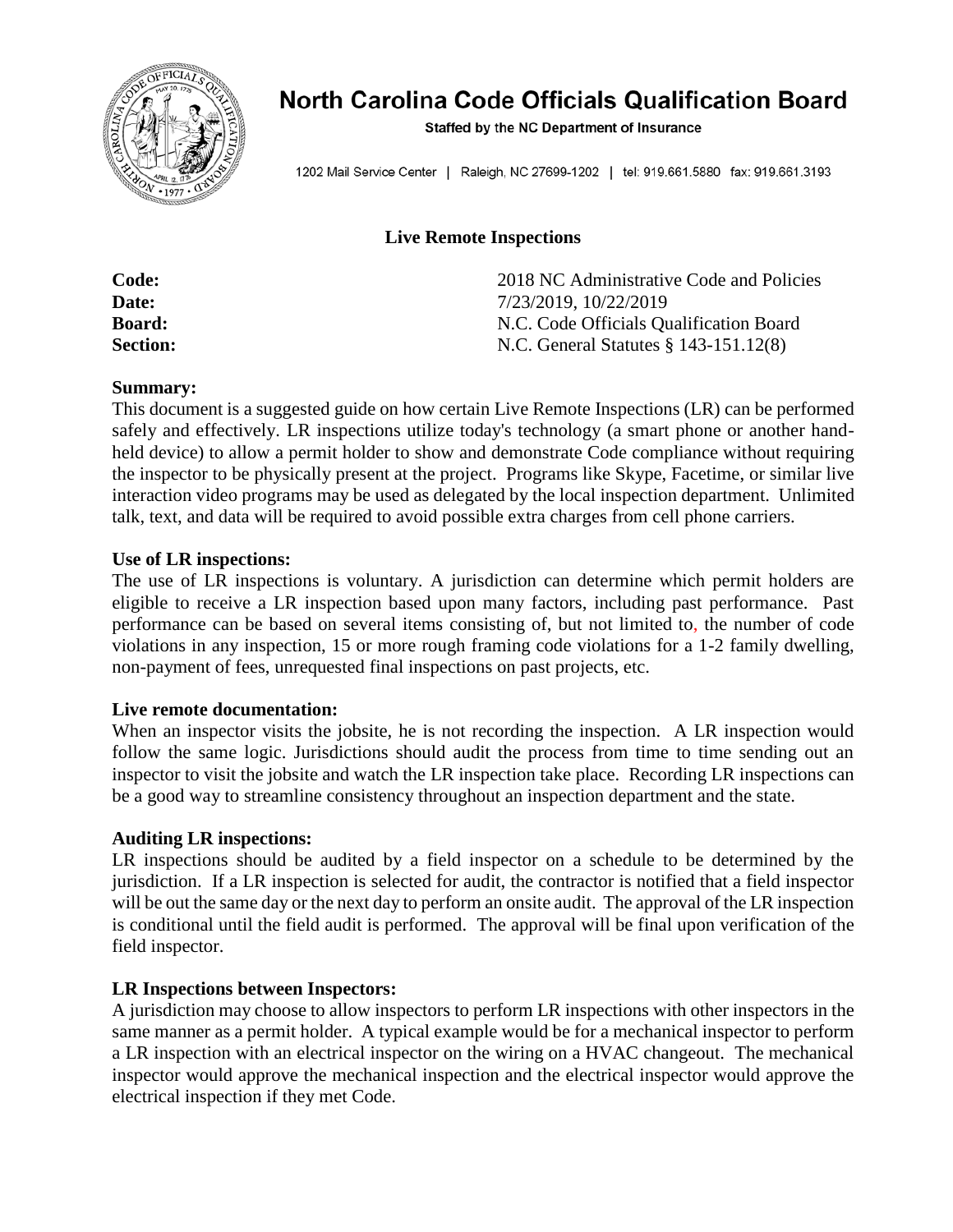#### **Suggested Limitations of LR Inspections:**

- No electrical (except rooftop PV systems or HVAC mechanical changeouts), gas, or ventilation of appliances.
- No inspections deemed life safety by an inspector.
- LR re–inspection is at the discretion of the inspector when minor and **not** life safety.

### **Suggested Requirements and Allowances for LR Inspections:**

- Inspectors that perform LR inspections shall be certified for the type and level.
- Eligible for **both** residential and commercial projects.
- Any other inspections not listed below **shall be performed on site** by an inspector.

**Below is the list of LR inspections and accompanying suggested procedures that have been reviewed and approved by the North Carolina Code Officials Qualifications Board ("COQB"). The COQB is of the opinion that a Code Enforcement Official ("CEO") who performs these approved inspections pursuant to the accompanying approved suggested procedure should not be subject to disciplinary action by the COQB under N.C.G.S. 143- 151.17 for having performed the inspection remotely:**

- 1. Sewer and water trench inspections up to 100 feet *Rough-in Plumbing (partial inspection).*
- 2. Shower pan inspection *Rough-in Plumbing (partial inspection).*
- 3. Residential porch columns *Building Framing (partial inspection).*
- 4. PV solar residential rooftop systems *Rough-in Electrical.*
- 5. HVAC Changeout inspections for residential 1-2 family dwellings and townhomes *Final Mechanical and Electrical inspection (no gas).*
- 6. Manufactured Home Marriage line connection *Final Set-up inspection.*
- 7. **Re-inspections** up to 4 non-life safety code violations *Footing, Foundation, Slab, Building Framing, Insulation, Rough-in Plumbing, Rough-in Mechanical, Final Plumbing, Final Mechanical and Final building (Note: These are not first-time inspections and no additional work can be inspected than what was inspected before).*

#### **Procedures:**

Typically, most LR inspections follow the same pattern but is subject to change. Below are the current suggested procedures for the list of LR inspections: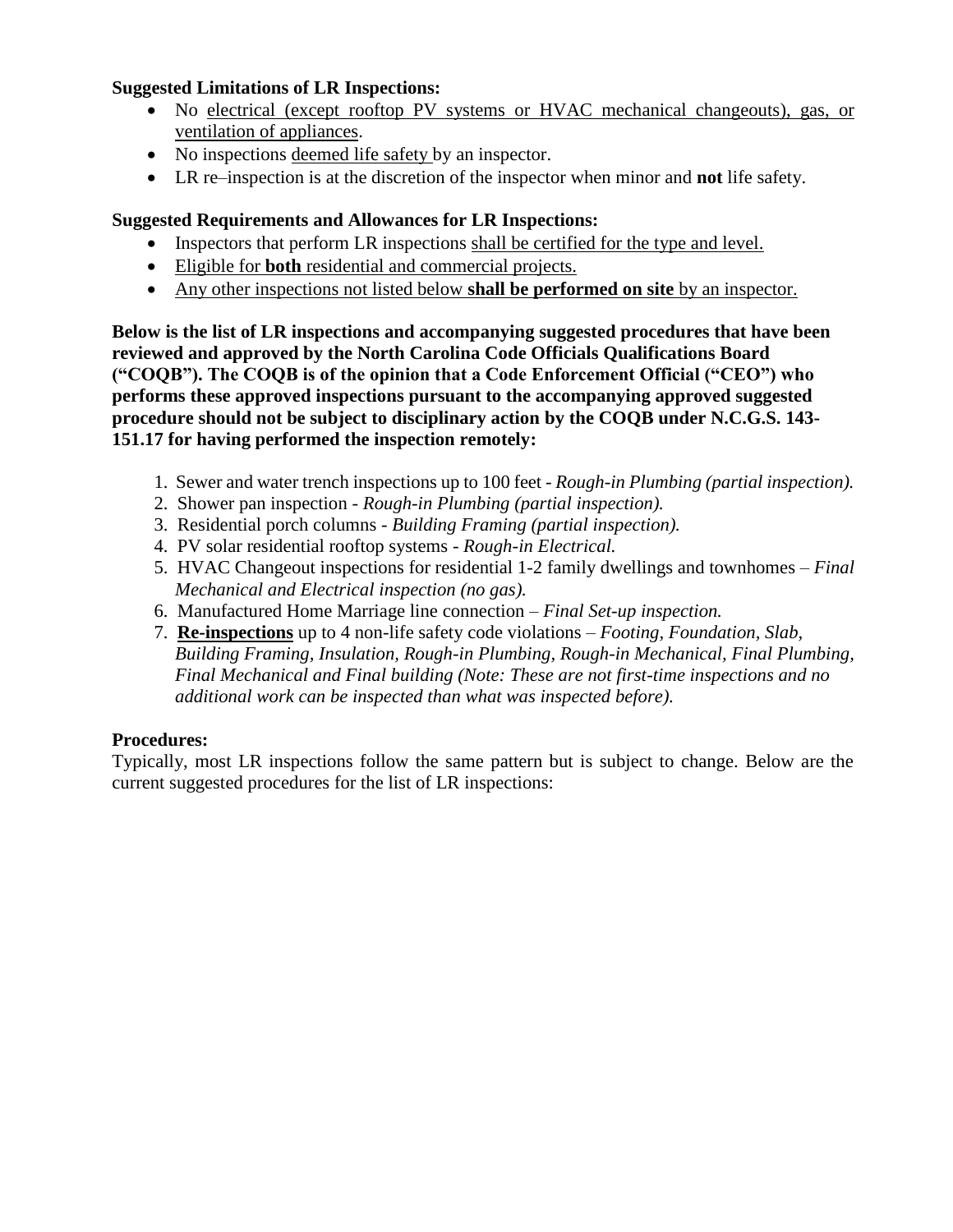1. **Sewer and water trench inspections** - Rough-in plumbing (partial inspection). These LR inspections involve open trenches that involve water or sewer piping. Trenches must be 100 ft or less to qualify.

# **Tools needed:**

- Smart phone or another hand-held device
- Tape measure
- Level

- Request a Rough-In Plumbing LR Inspection Trench for sewer and/or water. This would include contact information (cell number, etc.) and include a time range if possible.
- All LR inspections will start at the road looking at the jobsite and proceed to the permit box to visually see the permit.
- Follow all the instructions from the inspector as they give detailed instructions.
- At the beginning, every 20 feet and the end of the trench, the permit holder would walk along the side of the trench showing the depth using the tape measure. A simple method would also be to use a wood board with inches clearly marked and have the trench marked off every 20 feet with a piece of wood bridging the gap. This would quickly show the inspector remotely that the trench is the correct depth.
- The slope of trench is important for any sewer line. Placing a level along the top of the pipe will show that there is slope. There are various methods that will show the exact slope of the pipe, however this may not be necessary. Typically, a consistent depth of the pipe with the land sloping will indicate Code compliance.
- When the inspection is complete, the inspector will approve or disapprove.
- A LR inspection must have good signal strength. If the LR inspection cannot be accomplished, then the permit holder along with the inspector will schedule a traditional inspection as soon as possible.
- An inspector can end the LR inspection at any time due to bad communications or the permit holder not performing according to the inspector's instructions.
- LR inspections are not to be used in a fraudulent way. An example would be to perform the inspection at another jobsite and not the one for the inspection.
- If the inspector is satisfied, the approved inspection will be entered into the computer system and noted as "LR" (or other notations) in the comments. The inspector will then allow the permit holder to cover up the trench.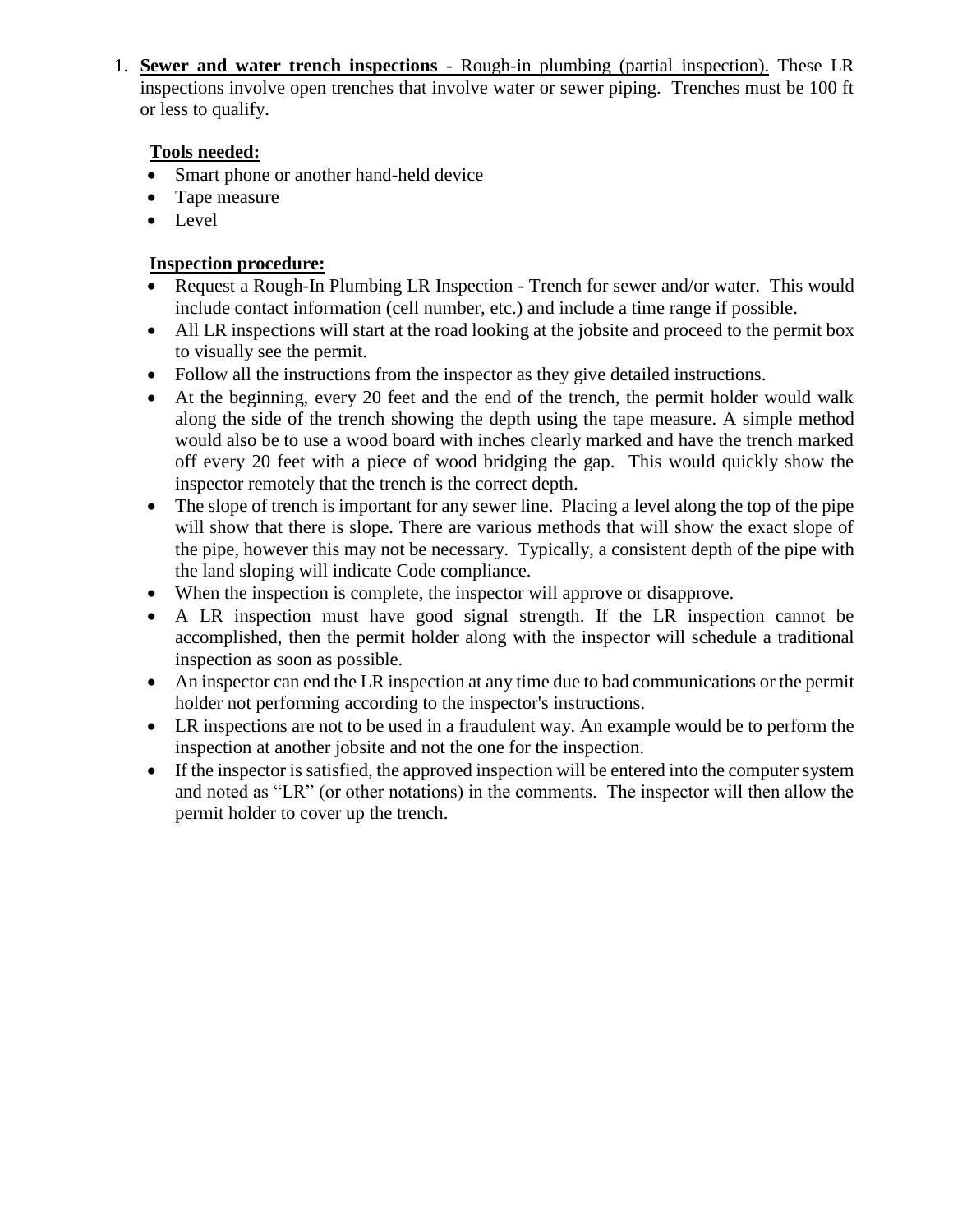2. **Shower pan inspection** - Rough-in plumbing (partial inspection). These LR inspections involve the inspection and testing of the liner system to insure no leaks are present.

# **Tools needed:**

- Smart phone or another hand-held device
- Tape measure
- Level

- Request a Rough-In Plumbing LR Inspection Shower pan. This would include contact information (cell number, etc.) and include a time range if possible.
- All LR inspections will start at the road looking at the jobsite and proceed to the permit box to visually see the permit.
- Follow all the instructions from the inspector as they give detailed instructions.
- Liner shall have water test ready and visible during LR.
- When the inspection is complete, the inspector will approve or disapprove.
- A LR inspection must have good signal strength. If the LR inspection cannot be accomplished, then the permit holder along with the inspector will schedule a traditional inspection as soon as possible.
- An inspector can end the LR inspection at any time due to bad communications or the permit holder not performing according to the inspector's instructions.
- LR inspections are not to be used in a fraudulent way. An example would be to perform the inspection at another jobsite and not the one for the inspection.
- If the inspector is satisfied, the approved inspection will be entered into the computer system and noted as "LR" (or other notations) in the comments. The inspector will then allow the permit holder to continue.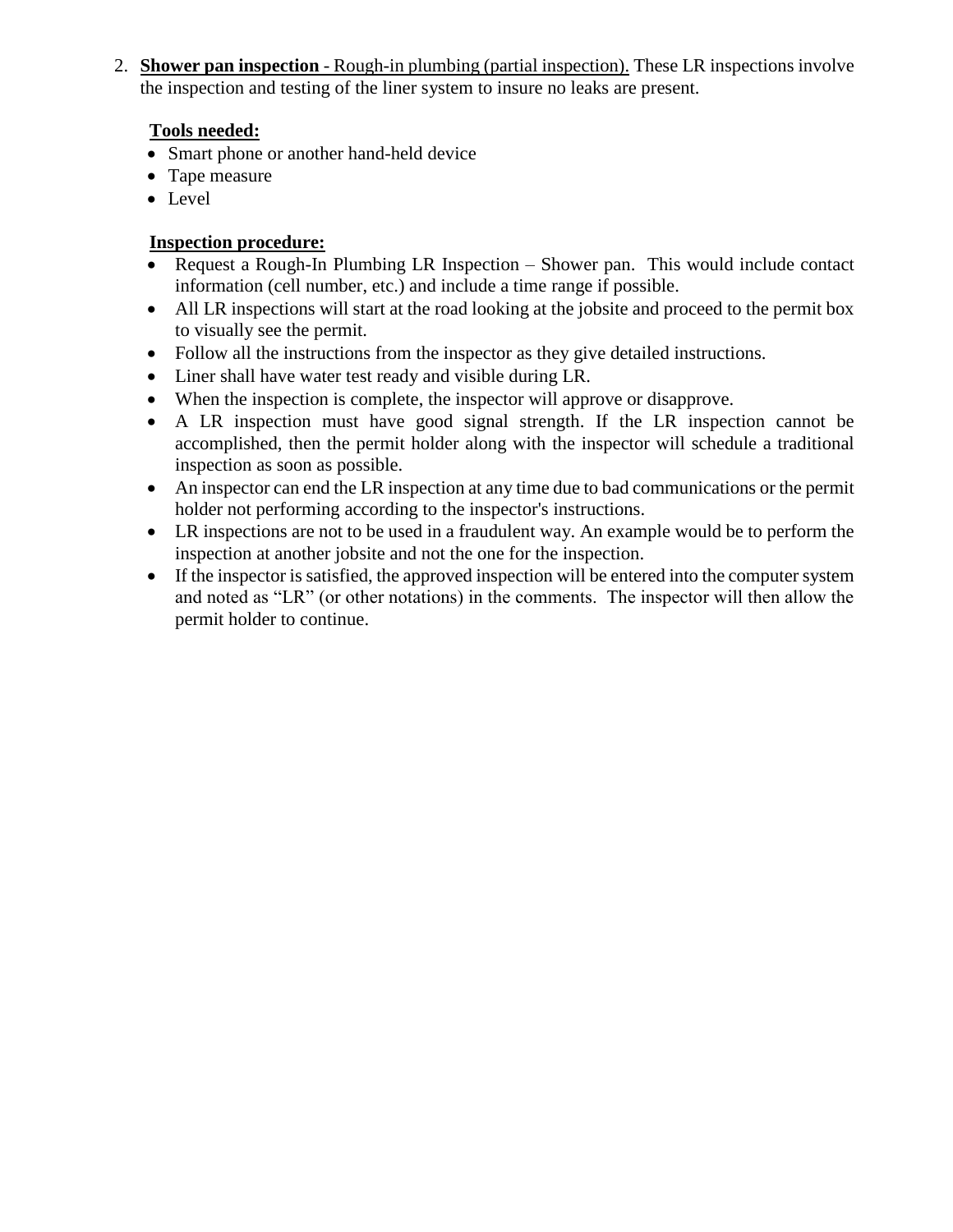3. **Residential porch columns** – Building framing (partial inspection). This inspection involves porch columns that were installed after the traditional building framing inspection. The permit holder may not cover up the connections until approved by the inspector.

# **Tools needed:**

- Smart phone or another hand-held device
- Tape measure
- Hammer
- Level

- Request a Building Framing LR Inspection Porch columns. This would include contact information (cell number, etc.) and include a time range if possible.
- All LR inspections will start at the road looking at the jobsite and proceed to the permit box to visually see the permit.
- Follow all the instructions from the inspector as they give detailed instructions.
- The permit holder will walk to the porch showing each column, beam and connection for a visual observation by the inspector.
- When the inspection is complete, the inspector will approve or disapprove.
- A LR inspection must have good signal strength. If the LR inspection cannot be accomplished, then the permit holder along with the inspector will schedule a traditional inspection as soon as possible.
- An inspector can end the LR inspection at any time due to bad communications or the permit holder not performing according to the inspector's instructions.
- LR inspections are not to be used in a fraudulent way. An example would be to perform the inspection at another jobsite and not the one for the inspection.
- If the inspector is satisfied, the approved inspection will be entered into the computer system and noted as "LR" (or other notations) in the comments. The inspector will then allow the permit holder to continue.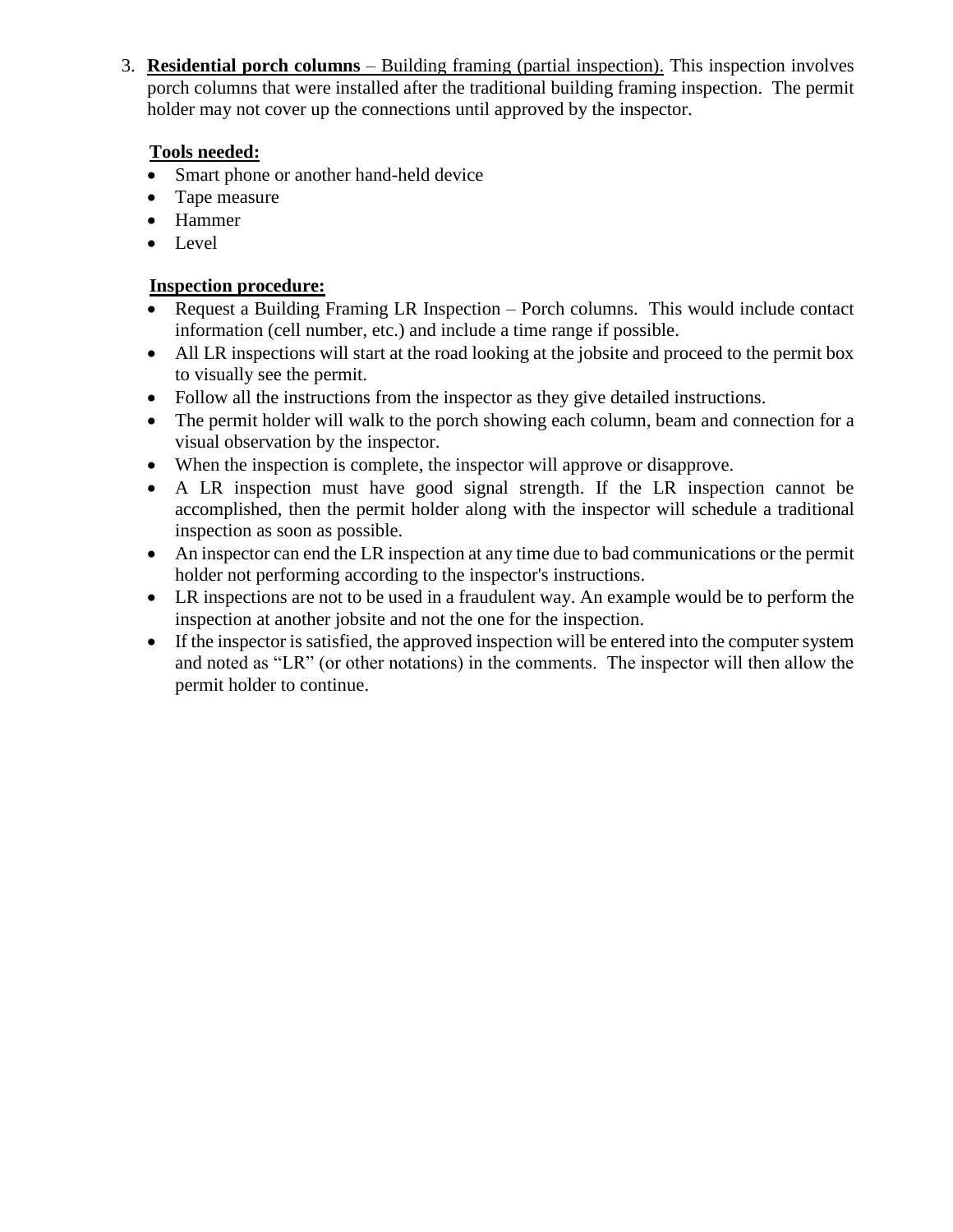4. **PV solar residential rooftop systems** - Rough-in electrical inspection. This LR inspection involves showing the PV solar equipment that will be installed on the roof and any electrical devices that will be mounted to the home.

# **Tools needed:**

- Smart phone or another hand-held device
- Tape measure

- Request a Rough-In Electrical LR Inspection. This would include contact information (cell number, etc.) and include a time range if possible.
- All LR inspections will start at the road looking at the jobsite and proceed to the permit box to visually see the permit.
- Follow all the instructions from the inspector as they give detailed instructions.
- Proceed to show the PV panels and associated electrical equipment to the inspector.
- Explain where each piece of equipment will be installed, and any other relevant information needed by the inspector.
- When the inspection is complete, the inspector will approve or disapprove.
- A LR inspection must have good signal strength. If the LR inspection cannot be accomplished, then the permit holder along with the inspector will schedule a traditional inspection as soon as possible.
- An inspector can end the LR inspection at any time due to bad communications or the permit holder not performing according to the inspector's instructions.
- LR inspections are not to be used in a fraudulent way. An example would be to perform the inspection at another jobsite and not the one for the inspection.
- If the inspector is satisfied, the approved inspection will be entered into the computer system and noted as "LR" (or other notations) in the comments. The inspector will then allow the permit holder to continue.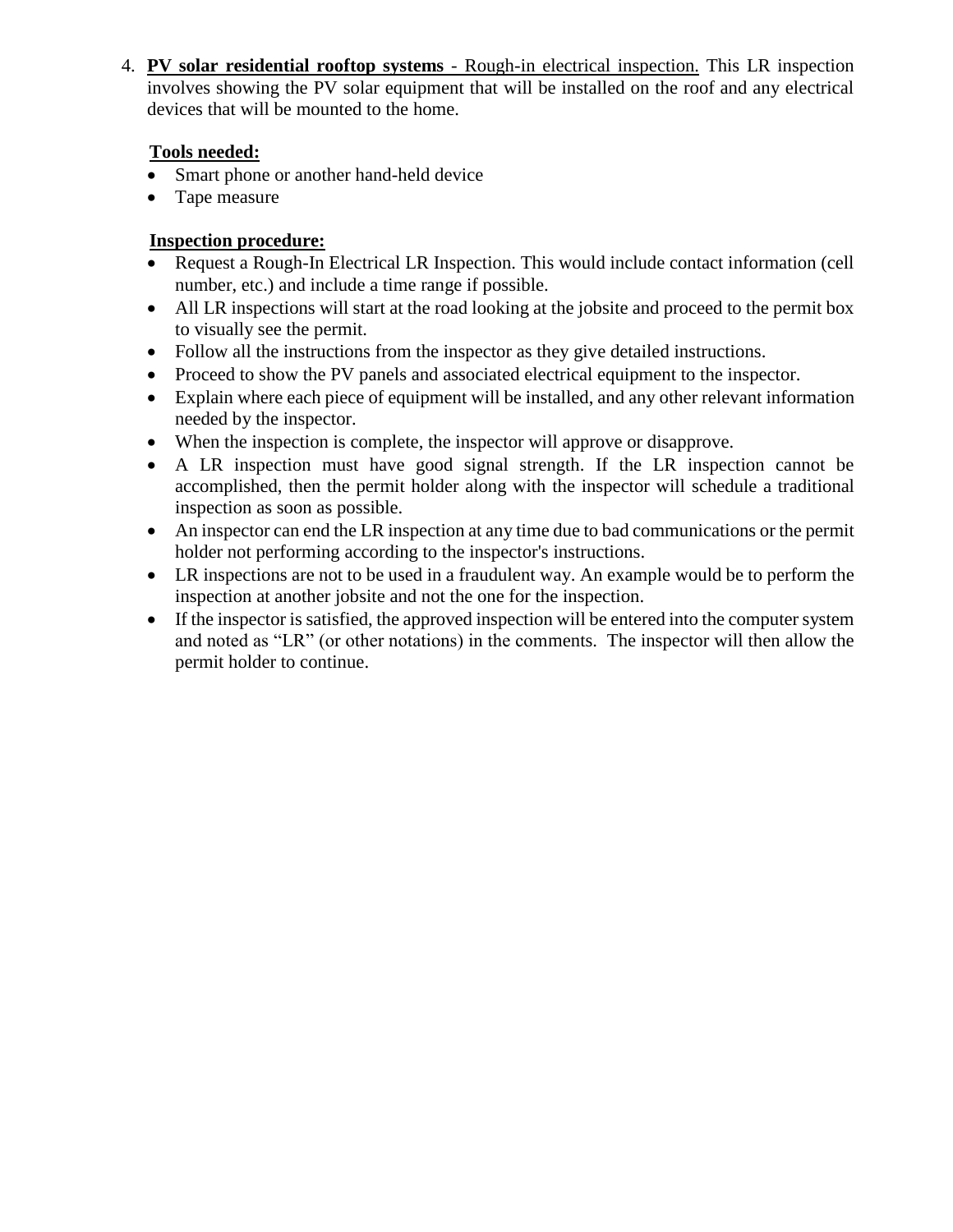5. **HVAC Changeout inspections for residential 1-2 family dwellings and townhomes** – Final Mechanical and Electrical inspection (no gas). This inspection involves residential changeouts where a mechanical contractor has changed out a like for like HVAC equipment. Permit holders should schedule the inspections with the jurisdictions when time permits. Due to safety concerns, equipment that uses gas as a fuel source should be inspected in the field by an inspector.

# **Tools needed:**

- Smart phone or another hand-held device
- Tape measure
- Screwdriver

- Request a HVAC Changeout LR Inspection Mechanical and Electrical inspection. This would include contact information (cell number, etc.) and include a time range if possible.
- All LR inspections will start at the road looking at the jobsite and proceed to the permit box to visually see the permit.
- Follow all the instructions from the inspector as they give detailed instructions.
- The permit holder will enter the home and show the installation instructions of the HVAC equipment (some installations are different). The permit holder will follow all instructions from the inspector in verifying that the installation of the HVAC equipment is code compliant and meets the manufactures installation requirements.
- When the inspection is complete, the inspector will approve or disapprove.
- A LR inspection must have good signal strength. If the LR inspection cannot be accomplished, then the permit holder along with the inspector will schedule a traditional inspection as soon as possible.
- An inspector can end the LR inspection at any time due to bad communications or the permit holder not performing according to the inspector's instructions.
- LR inspections are not to be used in a fraudulent way. An example would be to perform the inspection at another jobsite and not the one for the inspection.
- If the inspector is satisfied, the approved inspection will be entered into the computer system and noted as "LR" (or other notations) in the comments. The inspector will then allow the permit holder to continue.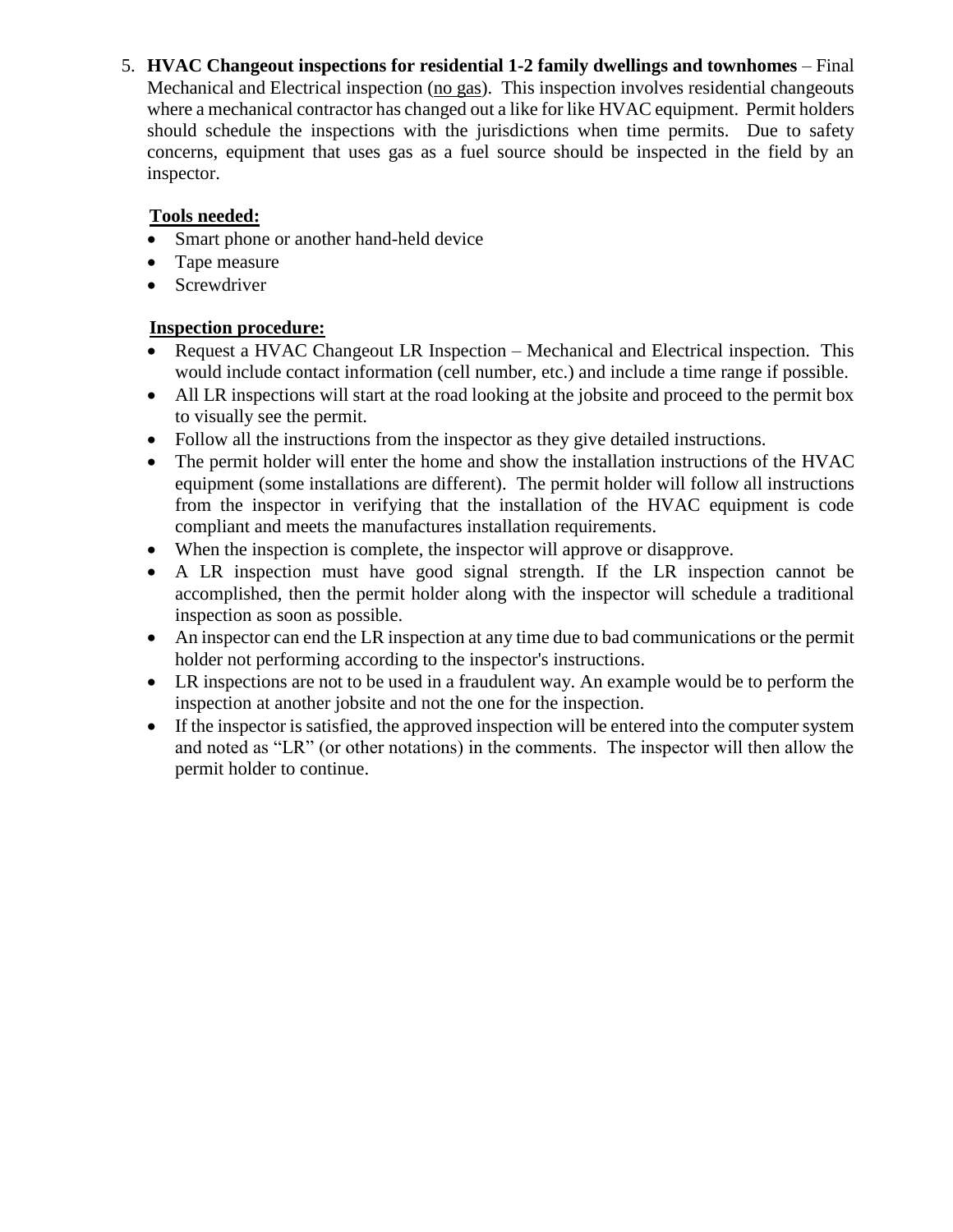6. **Manufactured Home Marriage line connection** – Final Set-up inspection. This inspection involves manufactured homes where the inspector verifies that separate pieces of a home were correctly connected. This may involve inspection of the exterior roof and end wall connections, under framing connections and interior wall connections. The permit holder is to not cover up the connections until they are approved by the inspector.

# **Tools needed:**

- Smart phone or another hand-held device
- Tape measure
- Hammer
- Ladder

- Request a Final LR Inspection Set-up Marriage Line connection. This would include contact information (cell number, etc.) and include a time range if possible.
- All LR inspections will start at the road looking at the jobsite and proceed to the permit box to visually see the permit.
- Follow all the instructions from the inspector as they give detailed instructions.
- The permit holder will enter the manufactured home and show the installation instructions of the home (some installations are different). If the instructions specify that the interior is to be connected, then the permit holder will proceed to follow instructions, so the inspector can verify compliance. Secondly, the permit holder will verify exterior end wall connections and then under framing connections. Finally, the permit holder will carefully access the roof of the manufactured home to verify the exterior connections. Please note that care should take place while climbing up to the roof by not holding the phone until a stable position is obtained on the roof. When the exterior roof connection is to be verified, hang up the phone to allow full access to the ladder while climbing down.
- When the inspection is complete, the inspector will approve or disapprove.
- A LR inspection must have good signal strength. If the LR inspection cannot be accomplished, then the permit holder along with the inspector will schedule a traditional inspection as soon as possible.
- An inspector can end the LR inspection at any time due to bad communications or the permit holder not performing according to the inspector's instructions.
- LR inspections are not to be used in a fraudulent way. An example would be to perform the inspection at another jobsite and not the one for the inspection.
- If the inspector is satisfied, the approved inspection will be entered into the computer system and noted as "LR" (or other notations) in the comments. The inspector will then allow the permit holder to continue.